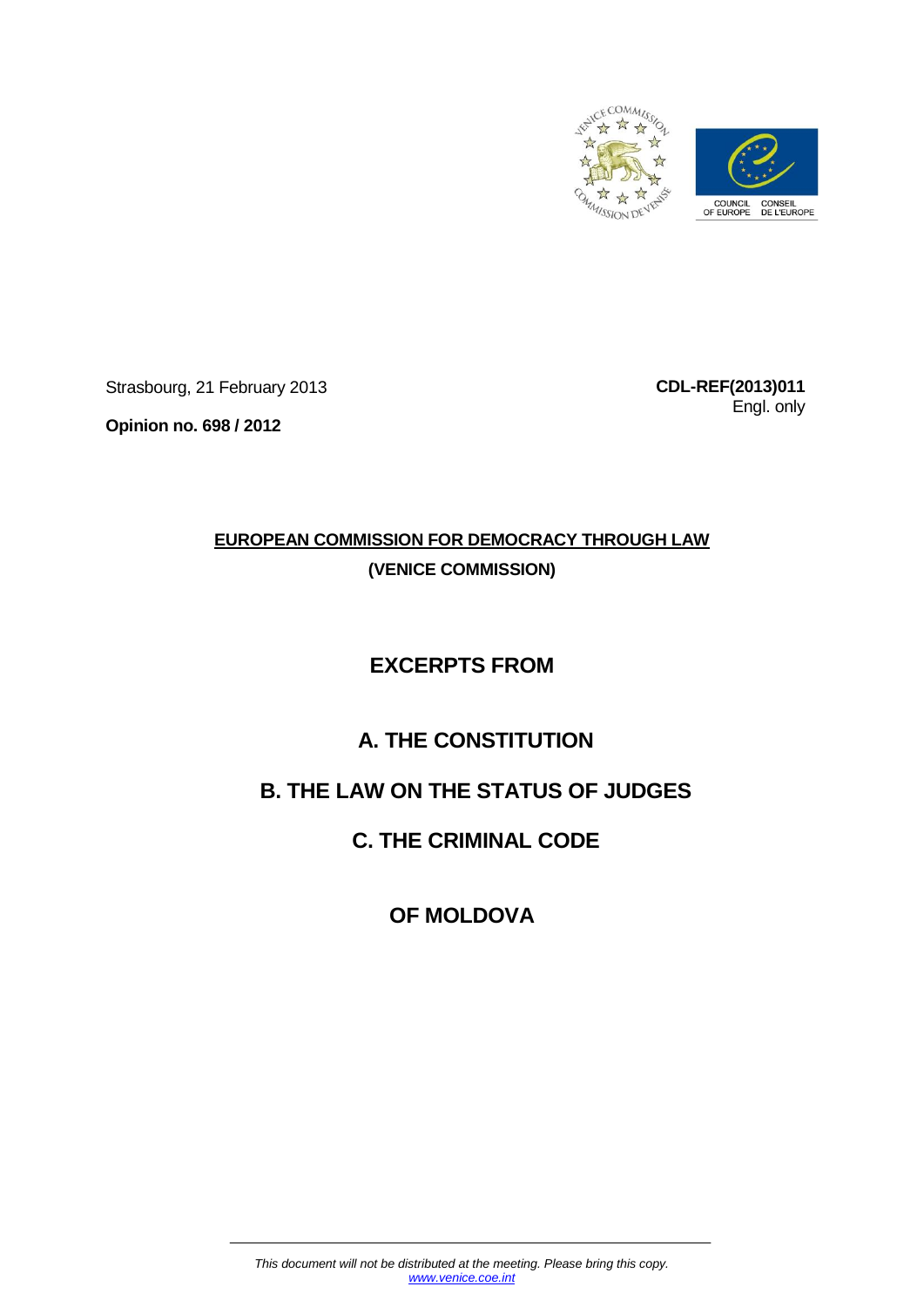#### **Constitution of the Republic of Moldova amended and supplemented on 5 July 2000**

#### *Amended by:*

- *1. Law no. 351-XV of 12 July 2001 ("Monitorul Oficial" no. 90-91/699 of 2 August 2001)*
- *2. Law no. 1469-XV of 21 November 2002 ("Monitorul Oficial" no. 169/1290 of 12 December 2002)*
- *3. Law no. 1470-XV of 21 November 2002 ("Monitorul Oficial" no. 169/1292 of 12 December 2002)*
- *4. Law no. 1471-XV of 21 November 2002 ("Monitorul Oficial" no. 169/1294 of 12 December 2002)*
- *5. Law no. 344-XV of 25 July 2003 ("Monitorul Oficial" no. 170-172/721 of 8 August 2003)*

#### **CHAPTER IX – JUDICIARY**

#### **FIRST SECTION Courts of law**

#### **Article 114. Carrying out of justice**

Justice shall be carried out in the name of law only by the courts of law.

*(Article 115 paragraph 1 and Article 116 amended by the Law no. 1471-XV of 21 November 2002)*

#### **Article 115. Courts of law**

(1) Justice shall be carried out by the Supreme Court of Justice, courts of appeal and courts of law.

(2) For certain categories of cases special law courts may operate under the law.

(3) The foundation of extraordinary courts shall be forbidden.

(4) The structure of the law courts, their ambit of competence and legal proceedings shall be laid down by organic law.

#### **Article 116. Status of judges**

(1) Judges sitting in the courts of law shall be independent, impartial and irremovable under the law.

(2) Judges sitting in the courts of law shall be appointed, under the law, by the President of the Republic of Moldova upon proposal submitted by the Superior Council of Magistrates. Judges who successfully passed the contest shall be firstly appointed for a 5-year term of office. After the expiration of the 5-year term of office, the judges shall be appointed to this position until reaching the age limit fixed under the law.

(3) The Presidents, Vice-Presidents and judges of the Supreme Court of Justice shall be appointed by Parliament following a proposal submitted by the Superior Council of Magistrates. They must have a working tenure as judge of at least 10 years.

(4) Judges shall be promoted and transferred only at their own consent.

(5) Sanctioning of the judges shall be carried out pursuant to the law.

(6) The office of judge shall be incompatible with the exercise of any other public or private remunerated position, except for the didactic and scientific activity.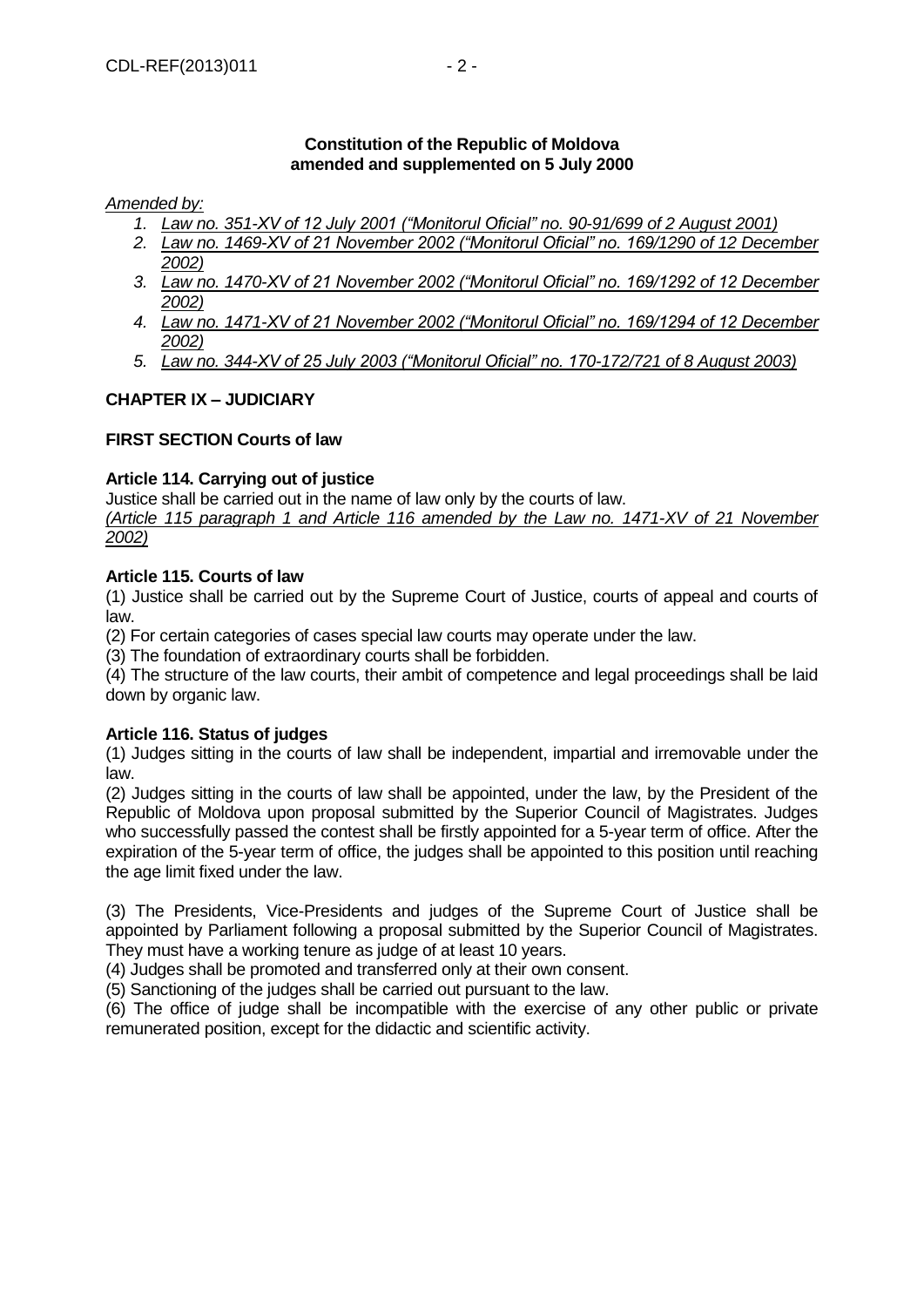#### **LAW ON THE STATUS OF JUDGES No. 544-XIII of 20.07.95**

*Republished: Official Monitorof the Republic of Moldova no. 117-119/946 of 15.08.2002 Official Monitor of the Republic of Moldova no. 59-60/664 of 26.10.1995* **Law no. 140-XV of 21.03.2003 on amending Art. 11** (Official Monitor of the Republic of Moldova no. 67-69/293 of 11.04.2003

#### **Article 19. The Inviolability of Judges**

(1) The personality of judge shall be inviolable.

(2) The inviolability of a judge shall be extended to his/her dwelling place and workplace, vehicles and telecommunication means, which he/she uses, his/her correspondence, goods and personal documents.

(3) Judge shall not be held liable for his/her opinions expressed while exercising his/her official functions, as well as for judgments he/she passed in his/her official capacity, unless he/she has been found guilty of criminal abuse by a final sentence.

(4) Criminal proceedings may be instituted against a judge only by the Prosecutor General upon the consent of the Superior Council of Magistracy under conditions of the Criminal Procedure Code. In case of committing the offenses specified in Art. 324 and 326 of the Criminal Code of the Republic of Moldova, the consent of the Superior Council of Magistracy for initiation of criminal proceedings is not required.

(5) A judge shall not be detained, brought by force, arrested, searched without the consent of the Superior Council of Magistracy. The consent of the Superior Council of Magistracy is not necessary in case of a flagrant crime and the offenses specified in Art. 324 and Art. 326 of the Criminal Code of the Republic of Moldova.

*[Art.19 modificat prin Legea nr.153 din 05.07.2012, în vigoare 31.08.2012] [Art.19 modificat prin Legea nr.247-XVI din 21.07.2006, în vigoare 10.11.2006] [Art.19 was amended by Law no. 191-XV of 08.05.03, effective as of 31.05.03] [Art.19 was amended by Law no. 373-XV of 19.07.2001] [Art.19 was amended by Law no.1027 of 06.12.96]*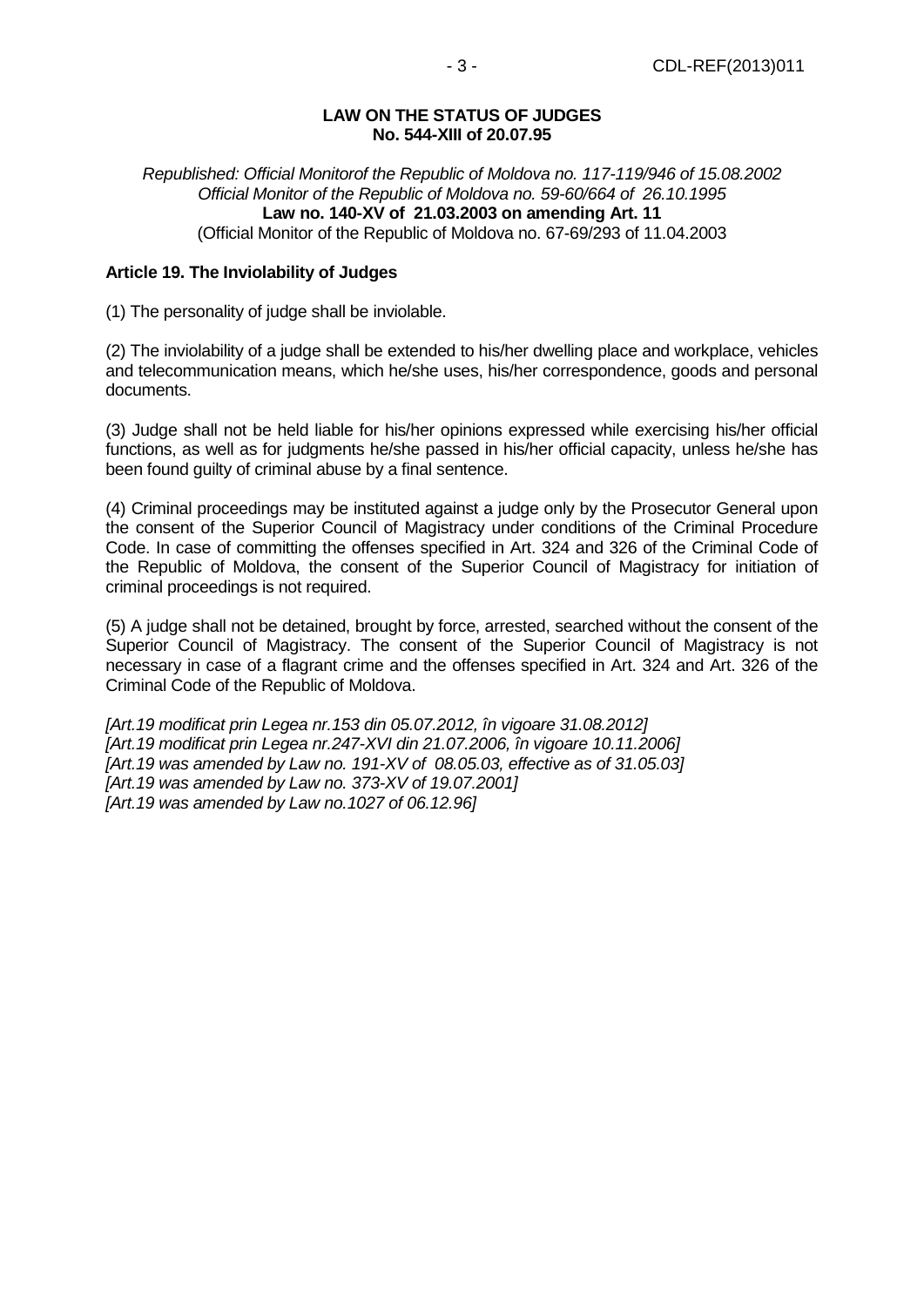**Excerpt** 

# **CRIMINAL CODE**

**of the Republic of Moldova**

adopted by Law nr. 985-XV on April 18, 2002 (in force as of 24.05.2009) *//Official Monitor 128-129/1012, 13.09.2002*

#### **Chapter XV**

#### **CRIMES AGAINST STATE POWER, INTEREST OF STATE SERVICES AND THE SERVICE OF THE AUTHORITIES OF THE PUBLIC ADMINISTRATION**

#### **Article 324. Passive Corruption**

(1) The act of an official person or a foreign public person, who pretends, accepts or receives in person or through an intermediary goods, services, privileges or benefits in any form, which do not due to him /her, for himself /herself or for another person or acceptance of their offer or promise to them of carrying out or not doing so or to delay or expedite the fulfilment of an act while discharging his /her function or contrary to it is to be punished by imprisonment from 3 to 7 years with a fine in the amount of 1000 up to 3000 conventional units and with deprivation of the right to hold certain positions or to perform certain activity for a term of 2 to 5 years.

(2) The same actions, committed:

*[Letter a) excluded by the Law no. 277-XVI of 18.12.2008, in force since 24.05.2009]* 

a<sup>1</sup>) by an international civil servant;

b) by two or more persons;

c) with extortion of goods or services listed in par. (1);

d) in big proportions

is to be punished by imprisonment from 5 to 10 years with a fine in the amount of 1000 up to 3000 conventional units and with deprivation of the right to hold positions certain functions or to perform certain activity for a term of 2 to 5 years.

(3) Actions stipulated in paragraph (1) or (2), committed:

a) by an official of public dignity;

b) in especially big proportions;

c) in the interest of an organized criminal group or a criminal organization, is to be punished by imprisonment from 7 to 15 years with a fine in the amount of 1000 up to 3000 conventional units and with deprivation of the right to hold certain positions or to perform certain activity for a term of 3 to 5 years.

*[Art.324 amended by the Law no. 78 of 12.04.2012, in force since 25.05.2012] [Art.324 amended by the Law no. 245 of 02.12.2011, in force since 03.02.2012]* 

#### **Article 326. Traffic of influence**

(1) Demanding, accepting or receiving, directly or through an intermediary, money, securities, services, privileges, other goods or advantages for himself / herself or for another person, by a person who has influence or who claims to have influence on a public person, an official of public dignity, foreign official, international public servant to perform or not to make it or to delay or expedite the performance of an act in the exercise of his /her office, whether or not such actions were committed, is to be punished by a fine in the amount of 500 up to 1500 conventional units or by imprisonment for up to 5 years but the legal entity shall be punished by a fine of 2000 up to 4000 conventional units with the deprivation of the right to perform a certain activity.

 $(1<sup>1</sup>)$  The promise, offering or giving to a person, either personally or through an intermediary, of goods, services, privileges or benefits listed in par. (1), for themselves or for another person when that person has or claims to have an influence on a public person, persons holding office of public dignity, public foreign officials, an international servant with the aim stated in para. (1),